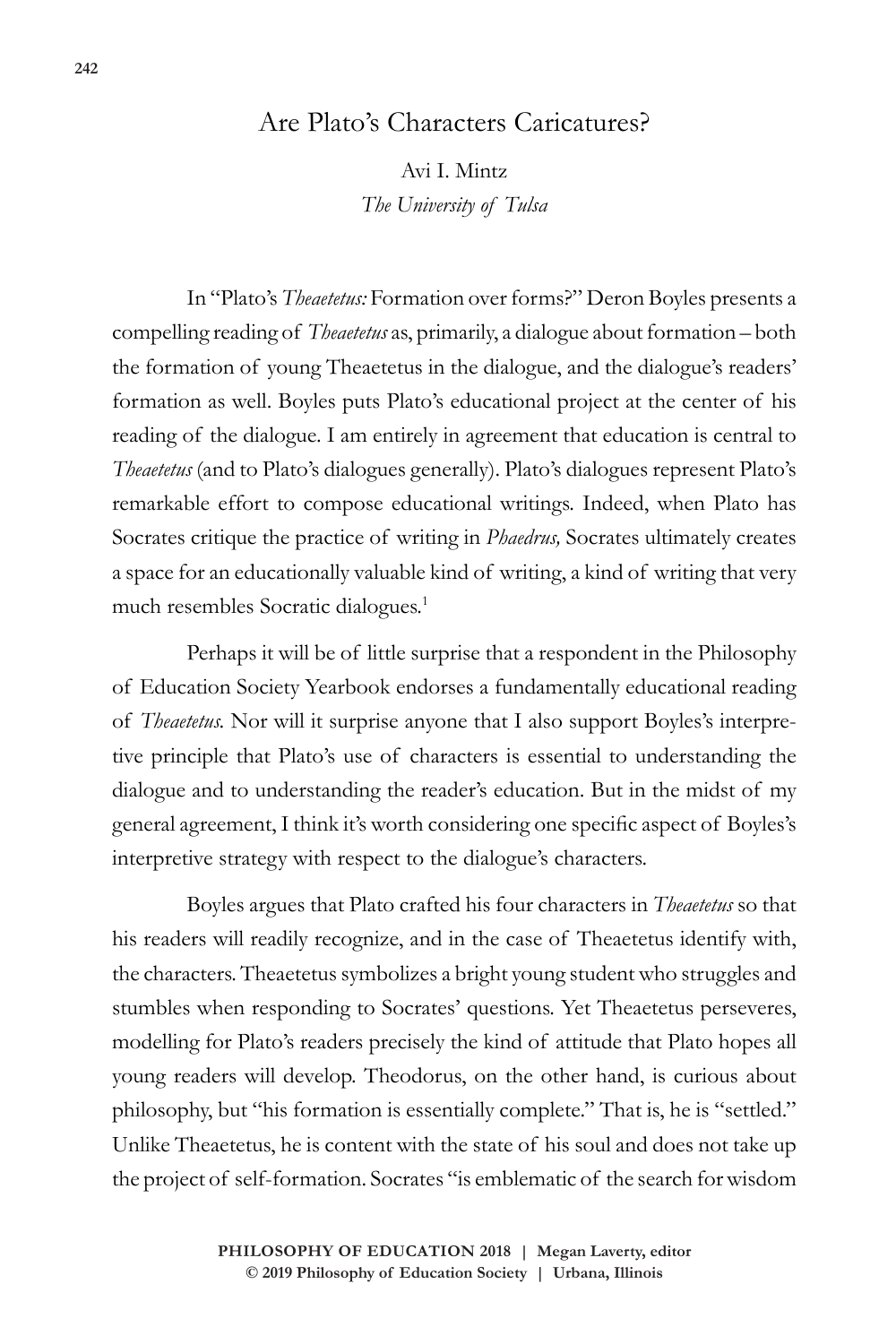and virtue" and is a "mouthpiece for Plato." Protagoras serves as "the antithesis of philosophy," a "foil" symbolizing the sophists who "relied on recitations or lectures that effectively blunted inquiry and, thus, formation."

Boyles rightly notes that I have interpreted Plato's Protagoras in *Theaetetus*  quite differently. I have argued that the portrayal of Protagoras in *Theaetetus* is, on balance, positive. I hesitate to offer a defense of my position. After all, we are discussing Plato, and I would be a poor reader of the corpus if I did not model myself upon Socrates and offer gratitude to someone who pointed out my errors. Socrates says that "[I am] one of those who would be pleased to be refuted if I say anything untrue, and who would be pleased to refute anyone who says anything untrue; one who, however, wouldn't be any less pleased to be refuted than to refute."2 Socrates' statement in *Gorgias* models precisely the kind of attitude that Boyles thinks Plato's Socrates and Theaetetus demonstrate in *Theaetetus*. Nevertheless, I would argue that our differences actually point to an important interpretive principle for understanding Plato's educational project.

At issue, I would argue, is whether Plato uses "characters as caricatures" as Boyles suggests. If Plato attempted to teach his readers by utilizing caricatures, one could appreciate his purpose. A reader's identification with a character can indeed be motivational in that it can model ideal or problematic responses.3 Theaetetus is an exemplary young man – curious, bright, and willing to persevere in the face of difficulties; Plato must have intended him to show the kind of philosophical progress one can make with the right disposition and intellect. (Surely, the fact that Theaetetus returns the next day, in Plato's dramatic chronology, to subject himself to the questions so the Eleatic Visitor further suggests what an excellent student he is.<sup>4</sup>) I grant that some of Plato's characters, like Theaetetus, might have been intentionally crafted to serve as models. But I think that one would seriously neglect an important part of Plato's educational plan if one treated all of his characters in that way. And I think that *Theaetetus*  demonstrates why this point matters.

The Protagoras of *Theaetetus*, I would argue, is portrayed as the most serious sophist in the Platonic corpus.<sup>5</sup> He comes off as more intelligent and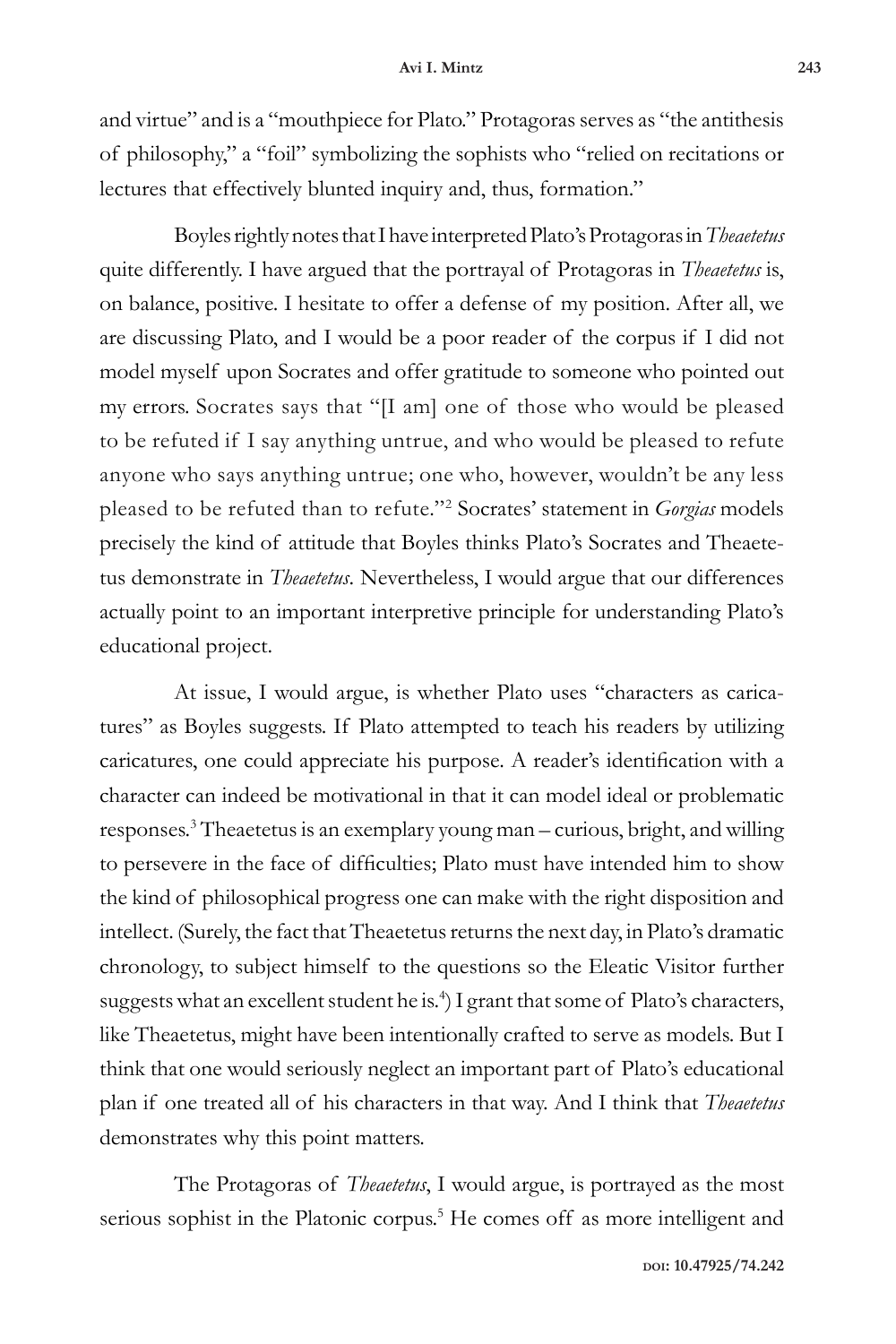more principled than the Protagoras of *Protagoras*. That latter Protagoras is more concerned with winning and with his reputation. Perhaps, in support of Boyles, one might note that, in *Theaetetus*, Protagoras is already dead, and the "Protagoras" debated there has been recreated by Socrates. Perhaps the damming implication is that the only way that one can have a philosophical conversation with a sophist is for that sophist to be absent! But each of Plato's Protagorases is more serious than the most contemptible sophists in the corpus: Euthydemus and Dionysodorus. Those two are avaricious clowns who have no commitment to education or intellectual inquiry, and are merely preying on the young to turn a quick profit.

But the vast gulf between Euthydemus and Dionysodorus, on the one hand, and Protagoras, on the other, raises a question: If Plato's sophists are mere foils, why does Plato present his readers with such different sophists? Perhaps Plato wants his readers to think about whether there might be something of value that a sophist could offer.<sup>6</sup> What makes Plato's dialogues so powerful, and so rewarding for repeated study, is that the more one thinks about the characters he presents, the more one must struggle with the nature of philosophy and philosophical education. Boyles notes that sophists taught through lectures and recitations. Protagoras did indeed do so, but he was also credited with inventing the question-and-answer method that came to be called "Socratic."7 Additionally, in the lengthy digression in the middle of *Theaetetus,* the philosopher and the courtroom orator are contrasted. If Protagoras is supposed to be the antithesis of philosophy, he should resemble the orator who is described as unfree, always in the courtroom with an eye on the clock. A person who "can't make his speeches on any subject he likes" (172d-e).

But Protagoras actually differs quite a bit from the orator.<sup>8</sup> Protagoras made speeches on anything he liked – he investigated a wide array of topics. The digression challenges readers to consider whether the description in the digression fits Protagoras. Furthermore, Boyles's identification of Socrates as Plato's mouthpiece ends up undermining much of the complexity of Plato's portrayal of Socrates, and the difference between the philosopher of the digression, Socrates, and Plato himself. The philosopher of the digression cannot